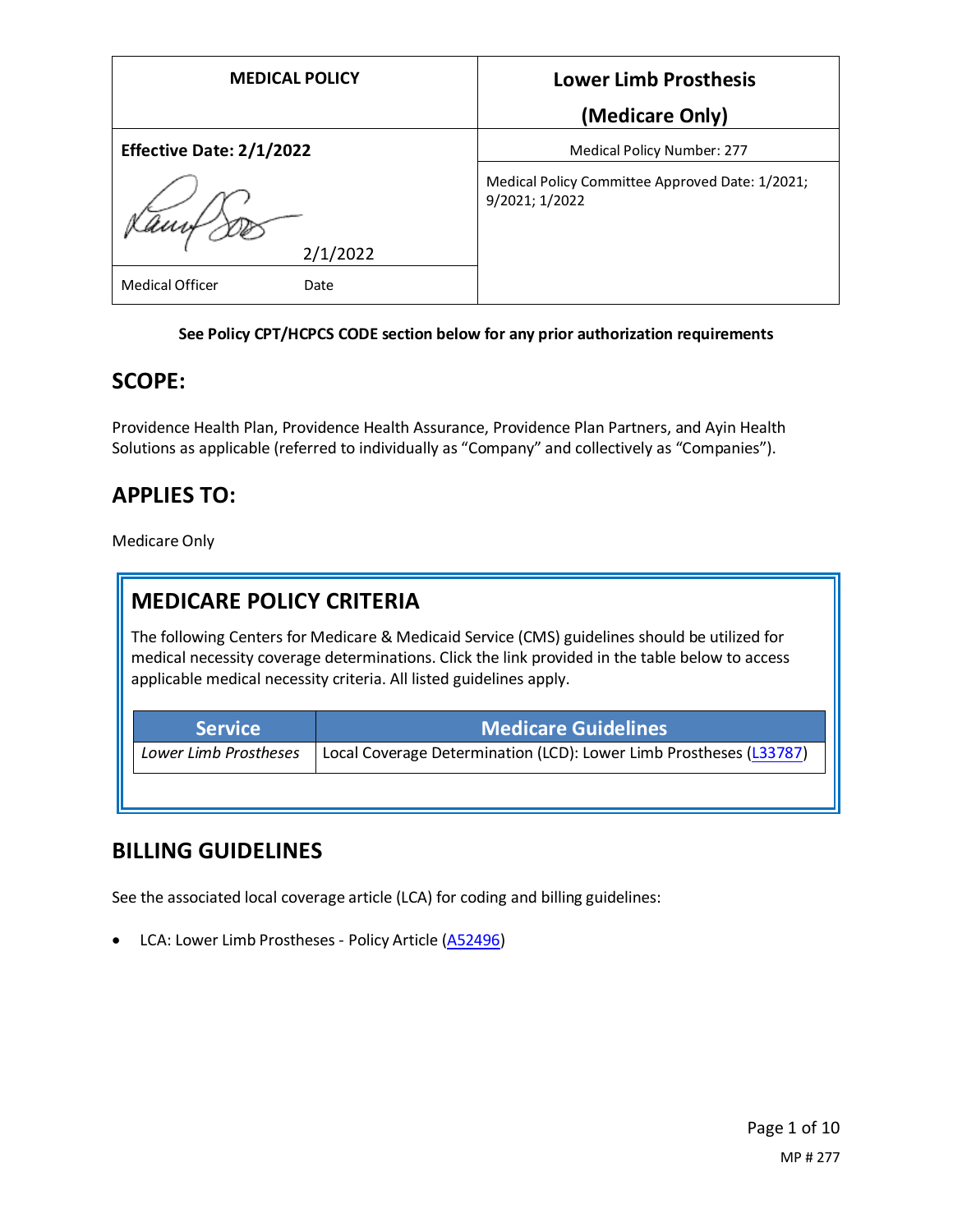# **CPT/HCPCS CODES**

| <b>Medicare Only</b> |                                                                                                                                                                           |
|----------------------|---------------------------------------------------------------------------------------------------------------------------------------------------------------------------|
|                      | <b>Prior Authorization Required</b>                                                                                                                                       |
| K1022                | Addition to lower extremity prosthesis, endoskeletal, knee disarticulation, above knee,<br>hip disarticulation, positional rotation unit, any type                        |
| L5610                | Addition to lower extremity, endoskeletal system, above knee, hydracadence system                                                                                         |
| L5613                | Addition to lower extremity, endoskeletal system, above knee-knee disarticulation, 4<br>bar linkage, with hydraulic swing phase control                                   |
| L5614                | Addition to lower extremity, exoskeletal system, above knee-knee disarticulation, 4 bar<br>linkage, with pneumatic swing phase control                                    |
| L5722                | Addition, exoskeletal knee-shin system, single axis, pneumatic swing, friction stance<br>phase control                                                                    |
| L5724                | Addition, exoskeletal knee-shin system, single axis, fluid swing phase control                                                                                            |
| L5726                | Addition, exoskeletal knee-shin system, single axis, external joints fluid swing phase<br>control                                                                         |
| L5728                | Addition, exoskeletal knee-shin system, single axis, fluid swing and stance phase<br>control                                                                              |
| L5780                | Addition, exoskeletal knee-shin system, single axis, pneumatic/hydra pneumatic swing<br>phase control                                                                     |
| L5814                | Addition, endoskeletal knee-shin system, polycentric, hydraulic swing phase control,<br>mechanical stance phase lock                                                      |
| L5816                | Addition, endoskeletal knee-shin system, polycentric hydraulic swing phase,<br>polycentric, mechanical stance phase lock                                                  |
| L5822                | Addition, endoskeletal knee-shin system, single axis, pneumatic swing, friction stance<br>phase control                                                                   |
| L5824                | Addition, endoskeletal knee-shin system, single axis, fluid swing phase control                                                                                           |
| L5826                | Addition, endoskeletal knee-shin system, single axis, hydraulic swing phase control,<br>with miniature high activity frame                                                |
| L5828                | Addition, endoskeletal knee-shin system, single axis, fluid swing and stance phase<br>control                                                                             |
| L5830                | Addition, endoskeletal knee-shin system, single axis, pneumatic/swing phase control                                                                                       |
| L5840                | Addition, endoskeletal knee/shin system, 4-bar linkage or multiaxial, pneumatic swing<br>phase control                                                                    |
| L5848                | Addition to endoskeletal knee-shin system, fluid stance extension, dampening feature,<br>with or without adjustability                                                    |
| L5856                | Addition to lower extremity prosthesis, endoskeletal knee-shin system, microprocessor<br>control feature, swing and stance phase, includes electronic sensor(s), any type |
| L5857                | Addition to lower extremity prosthesis, endoskeletal knee-shin system, microprocessor<br>control feature, swing phase only, includes electronic sensor(s), any type       |
| L5858                | Addition to lower extremity prosthesis, endoskeletal knee-shin system, microprocessor<br>control feature, stance phase only, includes electronic sensor(s), any type      |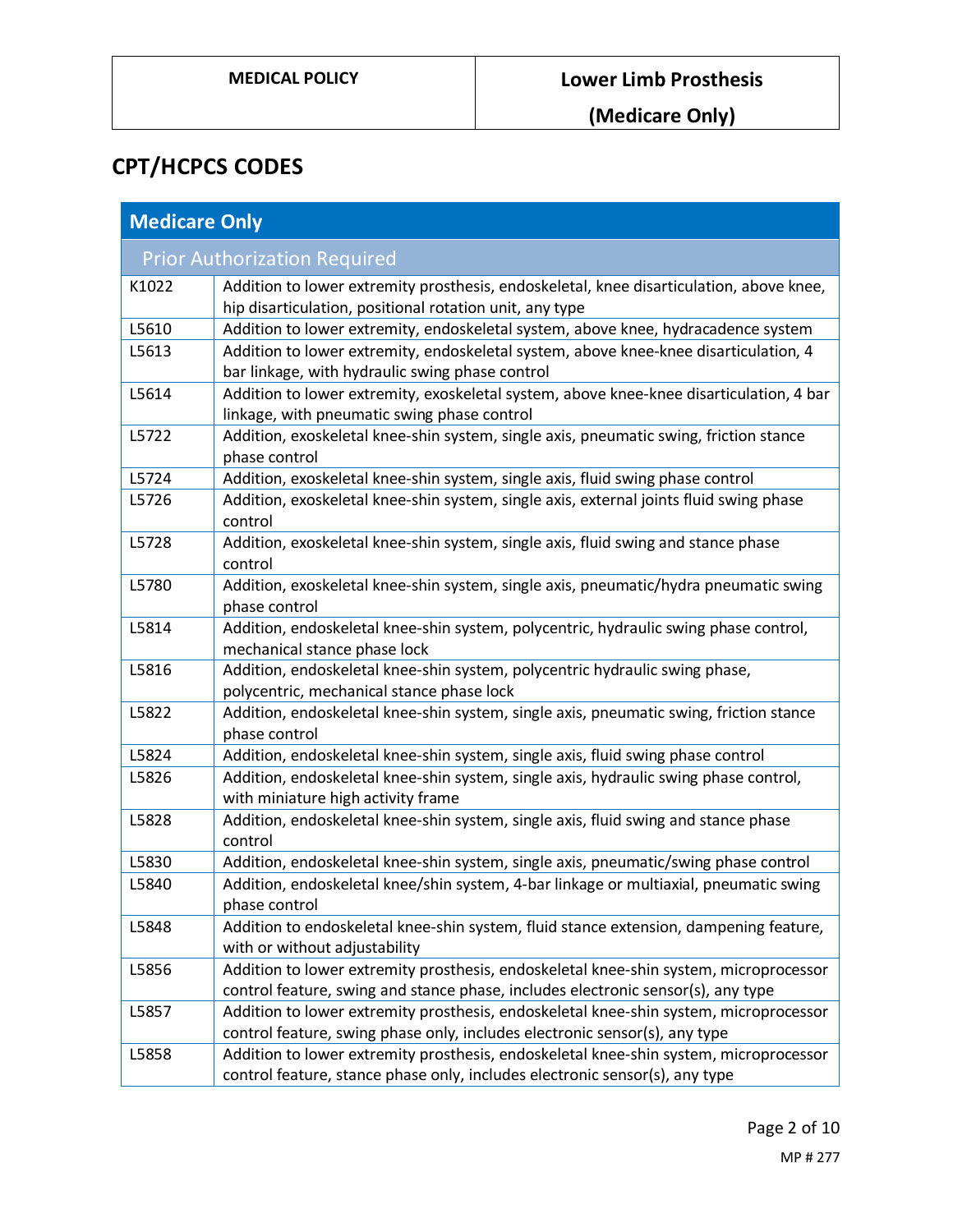| L5859                                                                                                               | Addition to lower extremity prosthesis, endoskeletal knee-shin system, powered and<br>programmable flexion/extension assist control, includes any type motor(s) |
|---------------------------------------------------------------------------------------------------------------------|-----------------------------------------------------------------------------------------------------------------------------------------------------------------|
| L5961                                                                                                               | Addition, endoskeletal system, polycentric hip joint, pneumatic or hydraulic control,<br>rotation control, with or without flexion and/or extension control     |
| L5973                                                                                                               | Endoskeletal ankle foot system, microprocessor controlled feature, dorsiflexion and or<br>plantar flexion control, includes power source                        |
| L5980                                                                                                               | All lower extremity prostheses, flex foot system                                                                                                                |
| L5987                                                                                                               | All lower extremity prosthesis, shank foot system with vertical loading pylon                                                                                   |
|                                                                                                                     | No Prior Authorization Required                                                                                                                                 |
| Note: The following codes do not require routine review for medical necessity, but they may be<br>subject to audit. |                                                                                                                                                                 |
| L5000                                                                                                               | Partial foot, shoe insert with longitudinal arch, toe filler                                                                                                    |
| L5010                                                                                                               | Partial foot, molded socket, ankle height, with toe filler                                                                                                      |
| L5020                                                                                                               | Partial foot, molded socket, tibial tubercle height, with toe filler                                                                                            |
| L5050                                                                                                               | Ankle, Symes, molded socket, SACH foot                                                                                                                          |
| L5060                                                                                                               | Ankle, Symes, metal frame, molded leather socket, articulated ankle/foot                                                                                        |
| L5100                                                                                                               | Below knee, molded socket, shin, SACH foot                                                                                                                      |
| L5105                                                                                                               | Below knee, plastic socket, joints and thigh lacer, SACH foot                                                                                                   |
| L5150                                                                                                               | Knee disarticulation (or through knee), molded socket, external knee joints, shin, SACH<br>foot                                                                 |
| L5160                                                                                                               | Knee disarticulation (or through knee), molded socket, bent knee configuration,<br>external knee joints, shin, SACH foot                                        |
| L5200                                                                                                               | Above knee, molded socket, single axis constant friction knee, shin, SACH foot                                                                                  |
| L5210                                                                                                               | Above knee, short prosthesis, no knee joint (stubbies), with foot blocks, no ankle joints,<br>each                                                              |
| L5220                                                                                                               | Above knee, short prosthesis, no knee joint (stubbies), with articulated ankle/foot,<br>dynamically aligned, each                                               |
| L5230                                                                                                               | Above knee, for proximal femoral focal deficiency, constant friction knee, shin, SACH<br>foot                                                                   |
| L5250                                                                                                               | Hip disarticulation, Canadian type; molded socket, hip joint, single axis constant friction<br>knee, shin, SACH foot                                            |
| L5270                                                                                                               | Hip disarticulation, tilt table type; molded socket, locking hip joint, single axis constant<br>friction knee, shin, SACH foot                                  |
| L5280                                                                                                               | Hemipelvectomy, Canadian type; molded socket, hip joint, single axis constant friction<br>knee, shin, SACH foot                                                 |
| L5301                                                                                                               | Below knee, molded socket, shin, SACH foot, endoskeletal system                                                                                                 |
| L5312                                                                                                               | Knee disarticulation (or through knee), molded socket, single axis knee, pylon, SACH<br>foot, endoskeletal system                                               |
| L5321                                                                                                               | Above knee, molded socket, open end, SACH foot, endoskeletal system, single axis<br>knee                                                                        |
| L5331                                                                                                               | Hip disarticulation, Canadian type, molded socket, endoskeletal system, hip joint,<br>single axis knee, SACH foot                                               |
| L5341                                                                                                               | Hemipelvectomy, Canadian type, molded socket, endoskeletal system, hip joint, single<br>axis knee, SACH foot                                                    |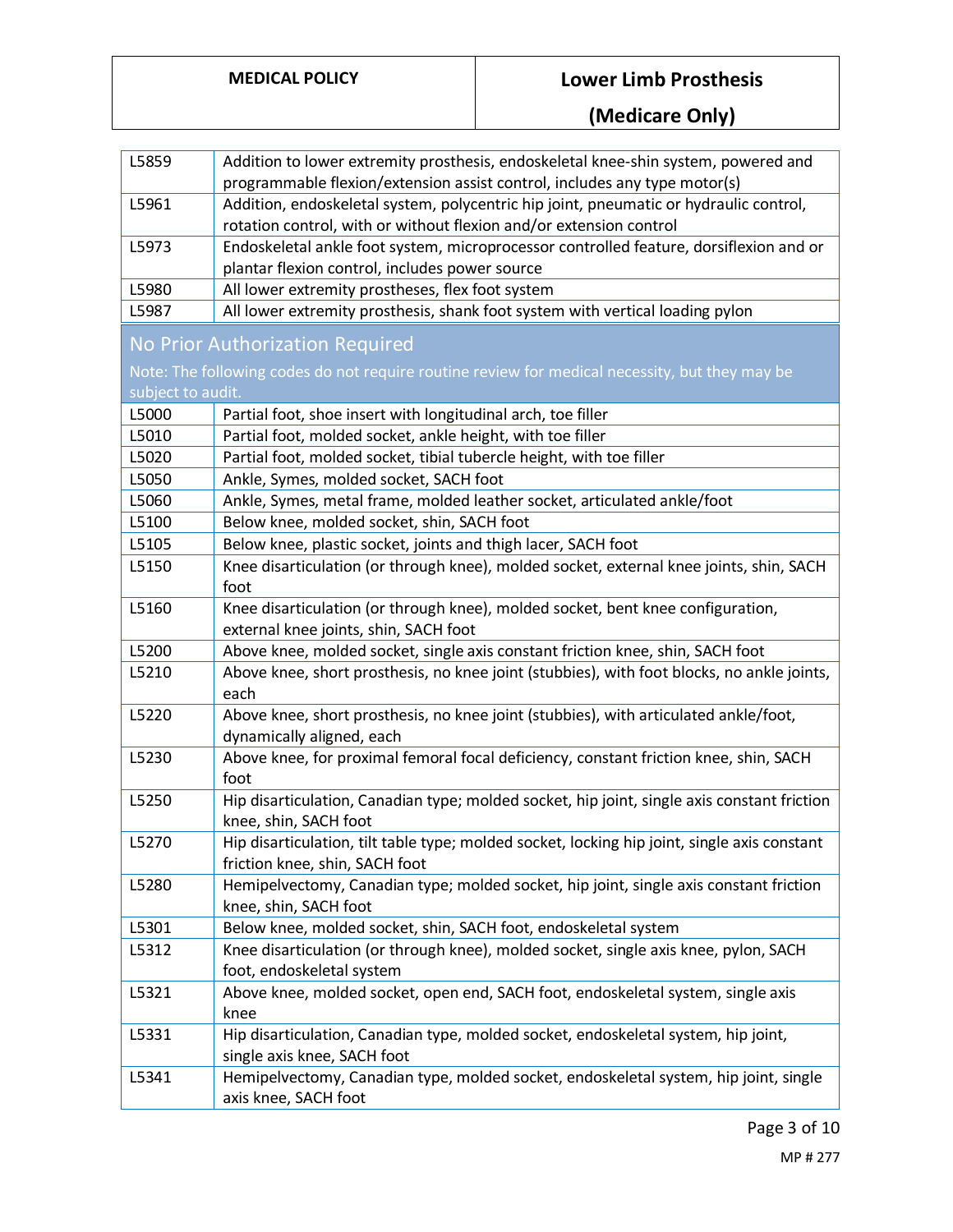| No Prior Authorization Required                                                                |                                                                                                                                                                                                             |
|------------------------------------------------------------------------------------------------|-------------------------------------------------------------------------------------------------------------------------------------------------------------------------------------------------------------|
| Note: The following codes do not require routine review for medical necessity, but they may be |                                                                                                                                                                                                             |
| subject to audit.                                                                              |                                                                                                                                                                                                             |
| L5400                                                                                          | Immediate post-surgical or early fitting, application of initial rigid dressing, including<br>fitting, alignment, suspension, and one cast change, below knee                                               |
| L5410                                                                                          | Immediate post-surgical or early fitting, application of initial rigid dressing, including<br>fitting, alignment and suspension, below knee, each additional cast change and<br>realignment                 |
| L5420                                                                                          | Immediate post-surgical or early fitting, application of initial rigid dressing, Including<br>fitting, alignment and suspension and one cast change AK or knee disarticulation                              |
| L5430                                                                                          | Immediate post-surgical or early fitting, application of initial rigid dressing, Including<br>fitting, alignment and suspension, AK or knee disarticulation, each additional cast<br>change and realignment |
| L5450                                                                                          | Immediate post-surgical or early fitting, application of non-weight bearing rigid<br>dressing, below knee                                                                                                   |
| L5460                                                                                          | Immediate post-surgical or early fitting, application of non-weight bearing rigid<br>dressing, above knee                                                                                                   |
| L5500                                                                                          | Initial, below knee PTB type socket, non-alignable system, pylon, no cover, SACH foot,<br>plaster socket, direct formed                                                                                     |
| L5505                                                                                          | Initial, above knee-knee disarticulation, ischial level socket, non-alignable system,<br>pylon, no cover, SACH foot, plaster socket, direct formed                                                          |
| L5510                                                                                          | Preparatory, below knee PTB type socket, non-alignable system, pylon, no cover, SACH<br>foot, plaster socket, molded to model                                                                               |
| L5520                                                                                          | Preparatory, below knee PTB type socket, non-alignable system, pylon, no cover, SACH<br>foot, thermoplastic or equal, direct formed                                                                         |
| L5530                                                                                          | Preparatory, below knee PTB type socket, non-alignable system, pylon, no cover, SACH<br>foot, thermoplastic or equal, molded to model                                                                       |
| L5535                                                                                          | Preparatory, below knee PTB type socket, non-alignable system, no cover, SACH foot,<br>prefabricated, adjustable open end socket                                                                            |
| L5540                                                                                          | Preparatory, below knee PTB type socket, non-alignable system, pylon, no cover, SACH<br>foot, laminated socket, molded to model                                                                             |
| L5560                                                                                          | Preparatory, above knee-knee disarticulation, ischial level socket, non-alignable<br>system, pylon, no cover, SACH foot, plaster socket, molded to model                                                    |
| L5570                                                                                          | Preparatory, above knee-knee disarticulation, ischial level socket, non-alignable<br>system, pylon, no cover, SACH foot, thermoplastic or equal, direct formed                                              |
| L5580                                                                                          | Preparatory, above knee-knee disarticulation ischial level socket, non-alignable system,<br>pylon, no cover, SACH foot, thermoplastic or equal, molded to model                                             |
| L5585                                                                                          | Preparatory, above knee-knee disarticulation, ischial level socket, non-alignable<br>system, pylon, no cover, SACH foot, prefabricated adjustable open end socket                                           |
| L5590                                                                                          | Preparatory, above knee-knee disarticulation ischial level socket, non-alignable system,<br>pylon no cover, SACH foot, laminated socket, molded to model                                                    |
| L5595                                                                                          | Preparatory, hip disarticulation-hemipelvectomy, pylon, no cover, SACH foot,<br>thermoplastic or equal, molded to patient model                                                                             |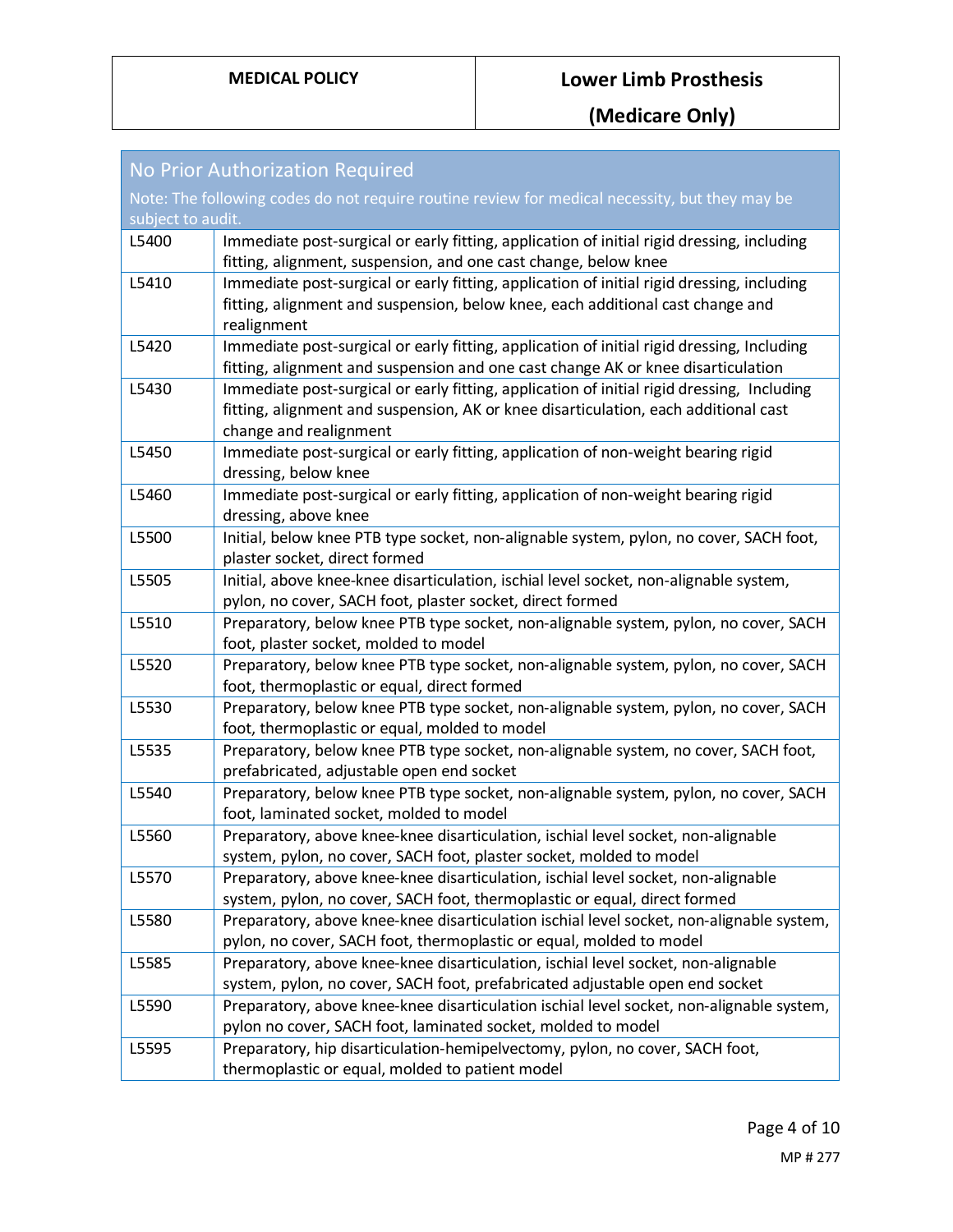| <b>No Prior Authorization Required</b>                                                         |                                                                                          |
|------------------------------------------------------------------------------------------------|------------------------------------------------------------------------------------------|
| Note: The following codes do not require routine review for medical necessity, but they may be |                                                                                          |
| subject to audit.                                                                              |                                                                                          |
| L5600                                                                                          | Preparatory, hip disarticulation-hemipelvectomy, pylon, no cover, SACH foot,             |
|                                                                                                | laminated socket, molded to patient model                                                |
| L5611                                                                                          | Addition to lower extremity, endoskeletal system, above knee-knee disarticulation, 4     |
|                                                                                                | bar linkage, with friction swing phase control                                           |
| L5616                                                                                          | Addition to lower extremity, endoskeletal system, above knee, universal multiplex        |
|                                                                                                | system, friction swing phase control                                                     |
| L5617                                                                                          | Addition to lower extremity, quick change self-aligning unit, above knee or below knee,  |
|                                                                                                | each                                                                                     |
| L5618                                                                                          | Addition to lower extremity, test socket, Symes                                          |
| L5620                                                                                          | Addition to lower extremity, test socket, below knee                                     |
| L5622                                                                                          | Addition to lower extremity, test socket, knee disarticulation                           |
| L5624                                                                                          | Addition to lower extremity, test socket, above knee                                     |
| L5626                                                                                          | Addition to lower extremity, test socket, hip disarticulation                            |
| L5628                                                                                          | Addition to lower extremity, test socket, hemipelvectomy                                 |
| L5629                                                                                          | Addition to lower extremity, below knee, acrylic socket                                  |
| L5630                                                                                          | Addition to lower extremity, Symes type, expandable wall socket                          |
| L5631                                                                                          | Addition to lower extremity, above knee or knee disarticulation, acrylic socket          |
| L5632                                                                                          | Addition to lower extremity, Symes type, PTB brim design socket                          |
| L5634                                                                                          | Addition to lower extremity, Symes type, posterior opening (Canadian) socket             |
| L5636                                                                                          | Addition to lower extremity, Symes type, medial opening socket                           |
| L5637                                                                                          | Addition to lower extremity, below knee, total contact                                   |
| L5638                                                                                          | Addition to lower extremity, below knee, leather socket                                  |
| L5639                                                                                          | Addition to lower extremity, below knee, wood socket                                     |
| L5640                                                                                          | Addition to lower extremity, knee disarticulation, leather socket                        |
| L5642                                                                                          | Addition to lower extremity, above knee, leather socket                                  |
| L5643                                                                                          | Addition to lower extremity, hip disarticulation, flexible inner socket, external frame  |
| L5644                                                                                          | Addition to lower extremity, above knee, wood socket                                     |
| L5645                                                                                          | Addition to lower extremity, below knee, flexible inner socket, external frame           |
| L5646                                                                                          | Addition to lower extremity, below knee, air, fluid, gel or equal, cushion socket        |
| L5647                                                                                          | Addition to lower extremity, below knee suction socket                                   |
| L5648                                                                                          | Addition to lower extremity, above knee, air, fluid, gel or equal, cushion socket        |
| L5649                                                                                          | Addition to lower extremity, ischial containment/narrow M-L socket                       |
| L5650                                                                                          | Additions to lower extremity, total contact, above knee or knee disarticulation socket   |
| L5651                                                                                          | Addition to lower extremity, above knee, flexible inner socket, external frame           |
| L5652                                                                                          | Addition to lower extremity, suction suspension, above knee or knee disarticulation      |
|                                                                                                | socket                                                                                   |
| L5653                                                                                          | Addition to lower extremity, knee disarticulation, expandable wall socket                |
| L5654                                                                                          | Addition to lower extremity, socket insert, Symes, (Kemblo, Pelite, Aliplast, Plastazote |
|                                                                                                | or equal)                                                                                |
| L5655                                                                                          | Addition to lower extremity, socket insert, below knee (Kemblo, Pelite, Aliplast,        |
|                                                                                                | Plastazote or equal)                                                                     |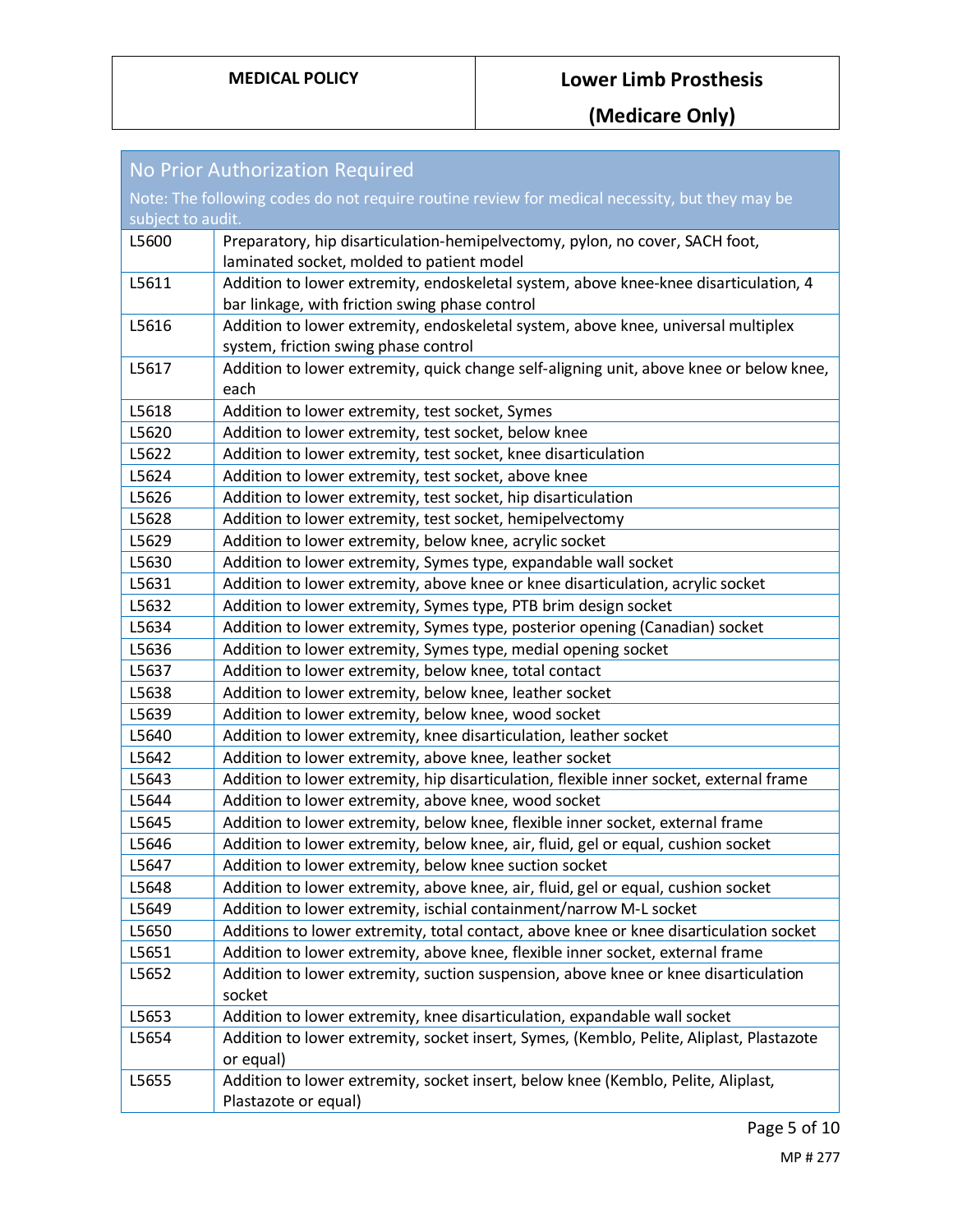| No Prior Authorization Required                                                                |                                                                                                                                                                                                                                                                                                     |  |
|------------------------------------------------------------------------------------------------|-----------------------------------------------------------------------------------------------------------------------------------------------------------------------------------------------------------------------------------------------------------------------------------------------------|--|
| Note: The following codes do not require routine review for medical necessity, but they may be |                                                                                                                                                                                                                                                                                                     |  |
| subject to audit.                                                                              |                                                                                                                                                                                                                                                                                                     |  |
| L5656                                                                                          | Addition to lower extremity, socket insert, knee disarticulation Kemblo, Pelite, Aliplast,<br>Plastazote or equal)                                                                                                                                                                                  |  |
| L5658                                                                                          | Addition to lower extremity, socket insert, above knee (Kemblo, Pelite, Aliplast,<br>Plastazote or equal)                                                                                                                                                                                           |  |
| L5661                                                                                          | Addition to lower extremity, socket insert, multi-durometer Symes                                                                                                                                                                                                                                   |  |
| L5665                                                                                          | Addition to lower extremity, socket insert, multi-durometer, below knee                                                                                                                                                                                                                             |  |
| L5666                                                                                          | Addition to lower extremity, below knee, cuff suspension                                                                                                                                                                                                                                            |  |
| L5668                                                                                          | Addition to lower extremity, below knee, molded distal cushion                                                                                                                                                                                                                                      |  |
| L5670                                                                                          | Addition to lower extremity, below knee, molded supracondylar suspension (PTS or<br>similar)                                                                                                                                                                                                        |  |
| L5671                                                                                          | Addition to lower extremity, below knee/above knee suspension locking mechanism<br>(shuttle, lanyard or equal), excludes socket insert                                                                                                                                                              |  |
| L5672                                                                                          | Addition to lower extremity, below knee, removable medial brim suspension                                                                                                                                                                                                                           |  |
| L5673                                                                                          | Addition to lower extremity, below knee/above knee, custom fabricated from existing                                                                                                                                                                                                                 |  |
|                                                                                                | mold or prefabricate, socket insert, silicone gel, elastomeric or equal, for use with                                                                                                                                                                                                               |  |
|                                                                                                | locking mechanism                                                                                                                                                                                                                                                                                   |  |
| L5676                                                                                          | Additions to lower extremity, below knee, knee joints, single axis, pair                                                                                                                                                                                                                            |  |
| L5677                                                                                          | Additions to lower extremity, below knee, knee joints, polycentric, pair                                                                                                                                                                                                                            |  |
| L5678                                                                                          | Additions to lower extremity, below knee, joint covers, pair                                                                                                                                                                                                                                        |  |
| L5679                                                                                          | Addition to lower extremity, below knee/above knee, custom fabricated from existing<br>mold or prefabricated, socket insert, silicone gel, elastomeric or equal, not for use with<br>locking mechanism                                                                                              |  |
| L5680                                                                                          | Addition to lower extremity, below knee, thigh lacer, nonmolded                                                                                                                                                                                                                                     |  |
| L5681                                                                                          | Addition to lower extremity, below knee/above knee, custom fabricated socket insert                                                                                                                                                                                                                 |  |
|                                                                                                | for congenital or atypical traumatic amputee, silicone gel, elastomeric or equal, for use<br>with or without locking mechanism, initial only (for other than initial, use code L5673<br>or L5679)                                                                                                   |  |
| L5682                                                                                          | Addition to lower extremity, below knee, thigh lacer, gluteal/ischial, molded                                                                                                                                                                                                                       |  |
| L5683                                                                                          | Addition to lower extremity, below knee/above knee, custom fabricated socket insert<br>for other than congenital or atypical traumatic amputee, silicone gel, elastomeric or<br>equal, for use with or without locking mechanism, initial only (for other than initial, use<br>code L5673 or L5679) |  |
| L5684                                                                                          | Addition to lower extremity, below knee, fork strap                                                                                                                                                                                                                                                 |  |
| L5685                                                                                          | Addition to lower extremity prosthesis, below knee, suspension/sealing sleeve, with or<br>without valve, any material, each                                                                                                                                                                         |  |
| L5686                                                                                          | Addition to lower extremity, below knee, back check (extension control)                                                                                                                                                                                                                             |  |
| L5688                                                                                          | Addition to lower extremity, below knee, waist belt, webbing                                                                                                                                                                                                                                        |  |
| L5690                                                                                          | Addition to lower extremity, below knee, waist belt, padded and lined                                                                                                                                                                                                                               |  |
| L5692                                                                                          | Addition to lower extremity, above knee, pelvic control belt, light                                                                                                                                                                                                                                 |  |
| L5694                                                                                          | Addition to lower extremity, above knee, pelvic control belt, padded and lined                                                                                                                                                                                                                      |  |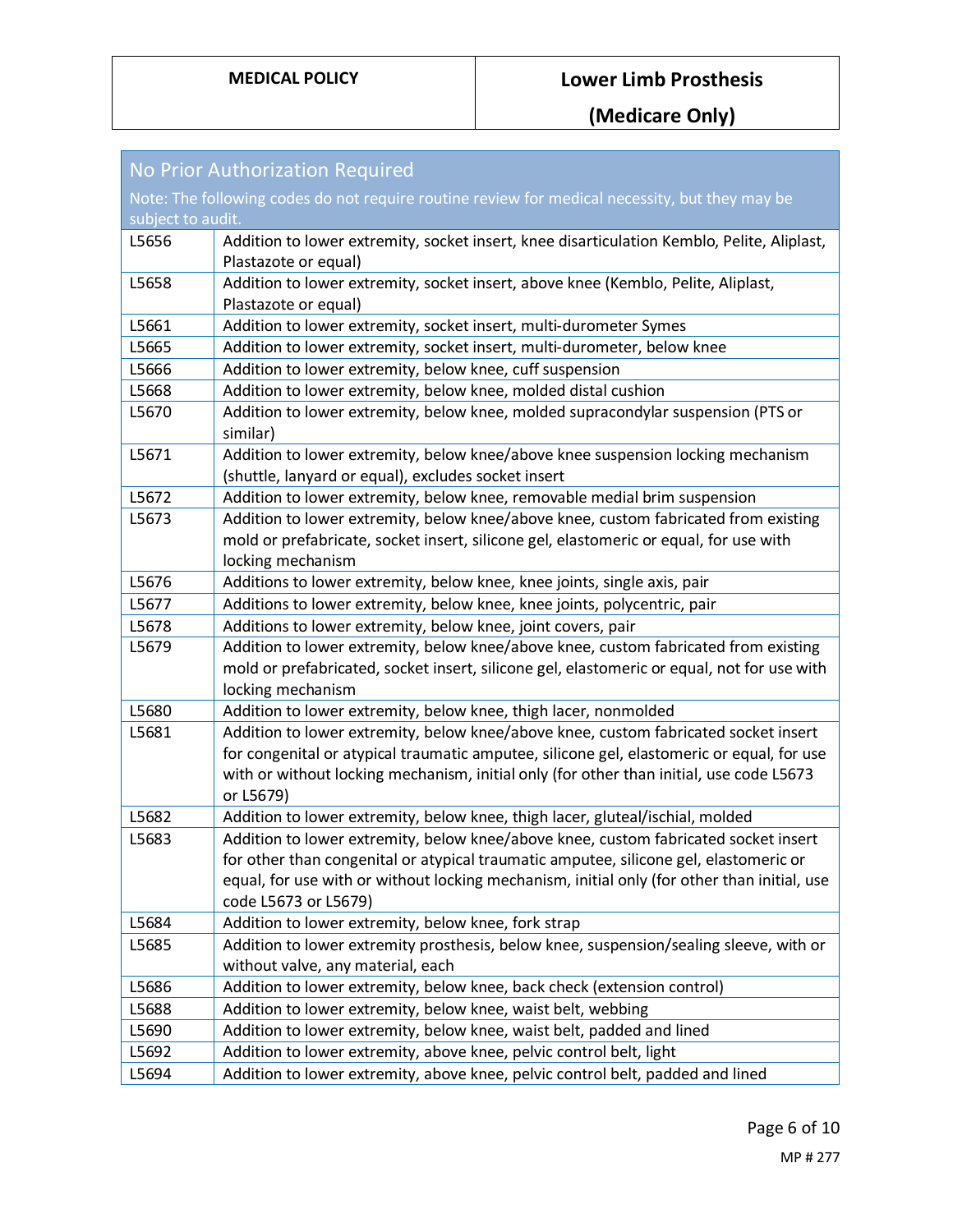| No Prior Authorization Required                                                                |                                                                                                                               |
|------------------------------------------------------------------------------------------------|-------------------------------------------------------------------------------------------------------------------------------|
| Note: The following codes do not require routine review for medical necessity, but they may be |                                                                                                                               |
| subject to audit.                                                                              |                                                                                                                               |
| L5695                                                                                          | Addition to lower extremity, above knee, pelvic control, sleeve suspension, neoprene<br>or equal, each                        |
| L5696                                                                                          | Addition to lower extremity, above knee or knee disarticulation, pelvic joint                                                 |
| L5697                                                                                          | Addition to lower extremity, above knee or knee disarticulation, pelvic band                                                  |
| L5698                                                                                          | Addition to lower extremity, above knee or knee disarticulation, Silesian bandage                                             |
| L5699                                                                                          | All lower extremity prosthesis, shoulder harness                                                                              |
| L5700                                                                                          | Replacement, socket, below knee, molded to patient model                                                                      |
| L5701                                                                                          | Replacement, socket, above knee/knee disarticulation, including attachment plate,<br>molded to patient model                  |
| L5702                                                                                          | Replacement, socket, hip disarticulation, including hip joint, molded to patient model                                        |
| L5703                                                                                          | Ankle, Symes, molded to patient model, socket without solid ankle cushion heel (SACH)<br>foot, replacement only               |
| L5704                                                                                          | Custom shaped protective cover, below knee                                                                                    |
| L5705                                                                                          | Custom shaped protective cover, above knee                                                                                    |
| L5706                                                                                          | Custom shaped protective cover, knee disarticulation                                                                          |
| L5707                                                                                          | Custom shaped protective cover, hip disarticulation                                                                           |
| L5710                                                                                          | Addition, exoskeletal knee-shin system, single axis, manual lock                                                              |
| L5711                                                                                          | Addition exoskeletal knee-shin system, single axis, manual lock, ultra-light material                                         |
| L5712                                                                                          | Addition, exoskeletal knee-shin system, single axis, friction swing and stance phase<br>control (safety knee)                 |
| L5714                                                                                          | Addition, exoskeletal knee-shin system, single axis, variable friction swing phase<br>control                                 |
| L5716                                                                                          | Addition, exoskeletal knee-shin system, polycentric, mechanical stance phase lock                                             |
| L5718                                                                                          | Addition, exoskeletal knee-shin system, polycentric, friction swing and stance phase<br>control                               |
| L5781                                                                                          | Addition to lower limb prosthesis, vacuum pump, residual limb volume management<br>and moisture evacuation system             |
| L5782                                                                                          | Addition to lower limb prosthesis, vacuum pump, residual limb volume management<br>and moisture evacuation system, heavy duty |
| L5785                                                                                          | Addition, exoskeletal system, below knee, ultra-light material (titanium, carbon fiber or<br>equal)                           |
| L5790                                                                                          | Addition, exoskeletal system, above knee, ultra-light material (titanium, carbon fiber or<br>equal)                           |
| L5795                                                                                          | Addition, exoskeletal system, hip disarticulation, ultra-light material (titanium, carbon<br>fiber or equal)                  |
| L5810                                                                                          | Addition, endoskeletal knee-shin system, single axis, manual lock                                                             |
| L5811                                                                                          | Addition, endoskeletal knee-shin system, single axis, manual lock, ultra-light material                                       |
| L5812                                                                                          | Addition, endoskeletal knee-shin system, single axis, friction swing and stance phase<br>control (safety knee)                |
| L5818                                                                                          | Addition, endoskeletal knee-shin system, polycentric, friction swing, and stance phase<br>control                             |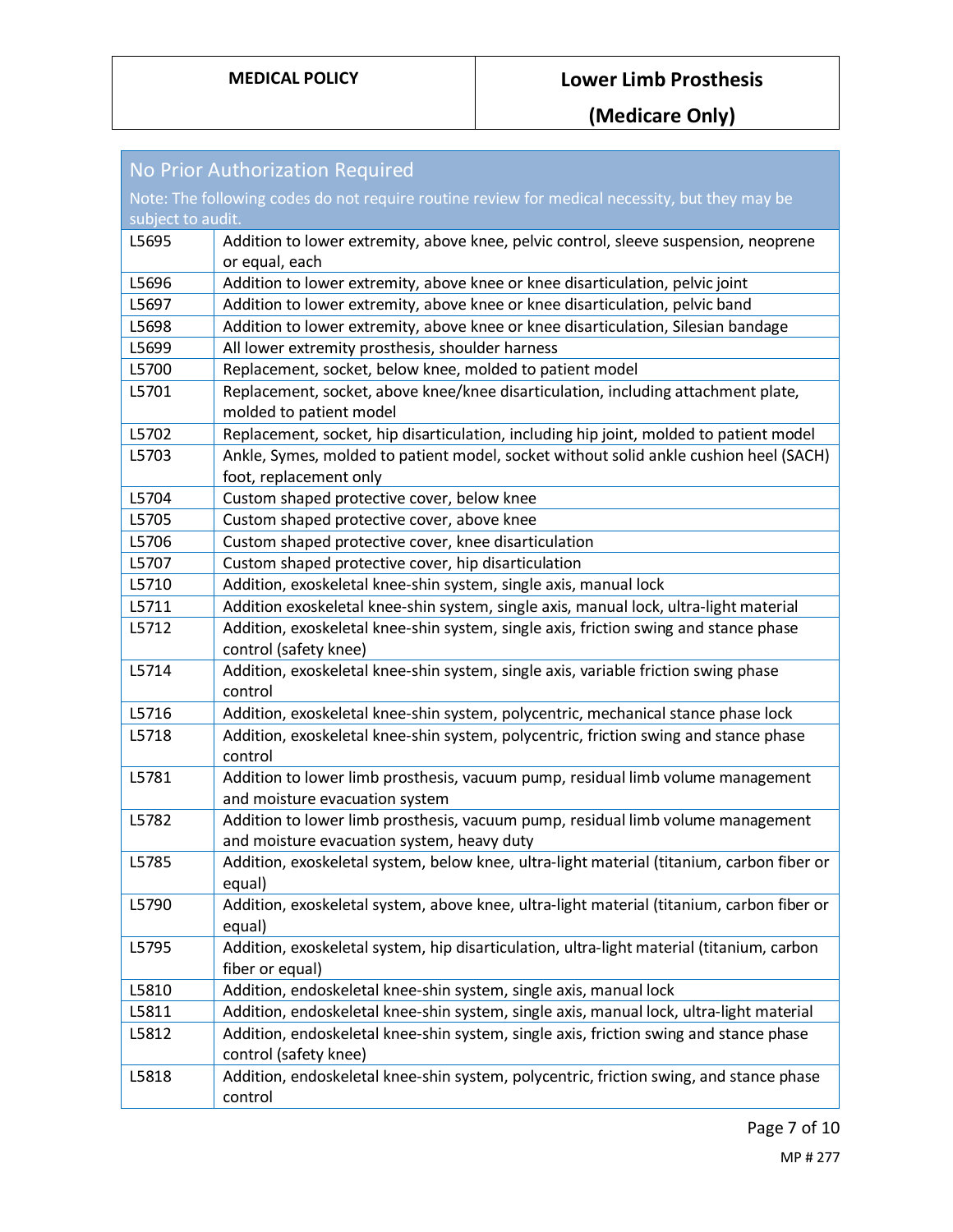| <b>No Prior Authorization Required</b>                                                         |                                                                                                               |
|------------------------------------------------------------------------------------------------|---------------------------------------------------------------------------------------------------------------|
| Note: The following codes do not require routine review for medical necessity, but they may be |                                                                                                               |
| subject to audit.                                                                              |                                                                                                               |
| L5845                                                                                          | Addition, endoskeletal, knee-shin system, stance flexion feature, adjustable                                  |
| L5850                                                                                          | Addition, endoskeletal system, above knee or hip disarticulation, knee extension assist                       |
| L5855                                                                                          | Addition, endoskeletal system, hip disarticulation, mechanical hip extension assist                           |
| L5910                                                                                          | Addition, endoskeletal system, below knee, alignable system                                                   |
| L5920                                                                                          | Addition, endoskeletal system, above knee or hip disarticulation, alignable system                            |
| L5925                                                                                          | Addition, endoskeletal system, above knee, knee disarticulation or hip disarticulation,<br>manual lock        |
| L5930                                                                                          | Addition, endoskeletal system, high activity knee control frame                                               |
| L5940                                                                                          | Addition, endoskeletal system, below knee, ultra-light material (titanium, carbon fiber<br>or equal)          |
| L5950                                                                                          | Addition, endoskeletal system, above knee, ultra-light material (titanium, carbon fiber,<br>or equal)         |
| L5960                                                                                          | Addition, endoskeletal system, hip disarticulation, ultra-light material (titanium, carbon<br>fiber or equal) |
| L5962                                                                                          | Addition, endoskeletal system, below knee, flexible protective outer surface covering<br>system               |
| L5964                                                                                          | Addition, endoskeletal system, above knee, flexible protective outer surface covering<br>system               |
| L5966                                                                                          | Addition, endoskeletal system, hip disarticulation, flexible protective outer surface<br>covering system      |
| L5968                                                                                          | Addition to lower limb prosthesis, multiaxial ankle with swing phase active dorsiflexion<br>feature           |
| L5970                                                                                          | All lower extremity prosthesis, foot, external keel, SACH foot                                                |
| L5971                                                                                          | All lower extremity prosthesis, solid ankle cushion heel (SACH) foot, replacement only                        |
| L5972                                                                                          | All lower extremity prosthesis, foot, flexible keel                                                           |
| L5974                                                                                          | All lower extremity prosthesis, foot, single axis ankle/foot                                                  |
| L5975                                                                                          | All lower extremity prosthesis, combination single axis ankle and flexible keel foot                          |
| L5976                                                                                          | All lower extremity prosthesis, energy storing foot (Seattle carbon copy II or equal)                         |
| L5978                                                                                          | All lower extremity prosthesis, foot, multiaxial ankle/foot                                                   |
| L5979                                                                                          | All lower extremity prosthesis, multi-axial ankle, dynamic response foot, one piece<br>system                 |
| L5981                                                                                          | All lower extremity prosthesis, flex-walk system or equal                                                     |
| L5982                                                                                          | All exoskeletal lower extremity prosthesis, axial rotation unit                                               |
| L5984                                                                                          | All endoskeletal lower extremity prosthesis, axial rotation unit, with or without                             |
|                                                                                                | adjustability                                                                                                 |
| L5985                                                                                          | All endoskeletal lower extremity prosthesis, dynamic prosthetic pylon                                         |
| L5986                                                                                          | All lower extremity prosthesis, multi-axial rotation unit (MCP or equal)                                      |
| L5988                                                                                          | Addition to lower limb prosthesis, vertical shock reducing pylon feature                                      |
| L7367                                                                                          | Lithium ion battery, replacement                                                                              |
| L7368                                                                                          | Lithium ion battery, charger                                                                                  |
| L7510                                                                                          | Repair of prosthetic device, repair or replace minor parts                                                    |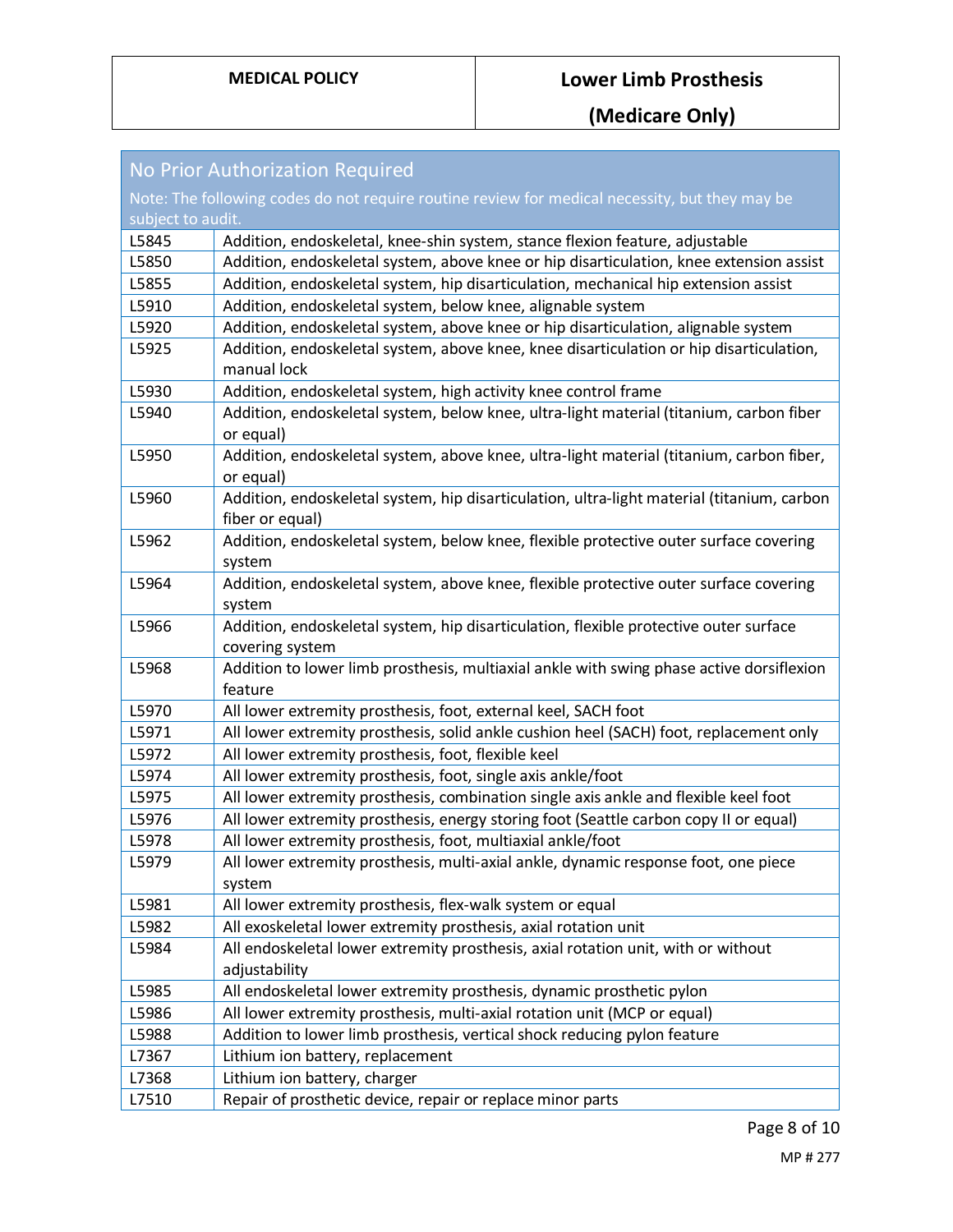**(Medicare Only)**

| No Prior Authorization Required                                                                |                                                                                               |
|------------------------------------------------------------------------------------------------|-----------------------------------------------------------------------------------------------|
| Note: The following codes do not require routine review for medical necessity, but they may be |                                                                                               |
| subject to audit.                                                                              |                                                                                               |
| L7520                                                                                          | Repair prosthetic device, labor component, per 15 minutes                                     |
| L7700                                                                                          | Gasket or seal, for use with prosthetic socket insert, any type, each                         |
|                                                                                                | No Prior Authorization Required                                                               |
|                                                                                                | The codes in this section may be denied because they do not warrant separate reimbursement    |
| L8400                                                                                          | Prosthetic sheath, below knee, each                                                           |
| L8410                                                                                          | Prosthetic sheath, above knee, each                                                           |
| L8417                                                                                          | Prosthetic sheath/sock, including a gel cushion layer, below knee or above knee, each         |
| L8420                                                                                          | Prosthetic sock, multiple ply, below knee, each                                               |
| L8430                                                                                          | Prosthetic sock, multiple ply, above knee, each                                               |
| L8440                                                                                          | Prosthetic shrinker, below knee, each                                                         |
| L8460                                                                                          | Prosthetic shrinker, above knee, each                                                         |
| L8470                                                                                          | Prosthetic sock, single ply, fitting, below knee, each                                        |
| L8480                                                                                          | Prosthetic sock, single ply, fitting, above knee, each                                        |
| <b>Not Covered</b>                                                                             |                                                                                               |
|                                                                                                | Based on an LCD or LCA, all codes in this section are non-covered by Medicare.                |
| L5969                                                                                          | Addition, endoskeletal ankle-foot or ankle system, power assist, includes type of<br>motor(s) |
| L5990                                                                                          | Addition to lower extremity prosthesis, user adjustable heel height                           |
| L7600                                                                                          | Prosthetic donning sleeve, any material, each                                                 |
| <b>Unlisted Codes</b>                                                                          |                                                                                               |
| All unlisted codes will be reviewed for medical necessity, correct coding, and pricing at the  |                                                                                               |
| claim level. If an unlisted code is billed related to services addressed in this policy then   |                                                                                               |
| prior-authorization is required.                                                               |                                                                                               |
| L5999                                                                                          | Lower extremity prosthesis, not otherwise specified                                           |

## **INSTRUCTIONS FOR USE**

Company Medical Policies serve as guidance for the administration of plan benefits. Medical policies do not constitute medical advice nor a guarantee of coverage. Company Medical Policies are reviewed annually and are based upon published, peer-reviewed scientific evidence and evidence-based clinical practice guidelines that are available as of the last policy update. The Companies reserve the right to determine the application of Medical Policies and make revisions to Medical Policies at any time. Providers will be given at least 60-days notice of policy changes that are restrictive in nature. The scope and availability of all plan benefits are determined in accordance with the applicable coverage agreement. Any conflict or variance between the terms of the coverage agreement and Company Medical Policy will be resolved in favor of the coverage agreement.